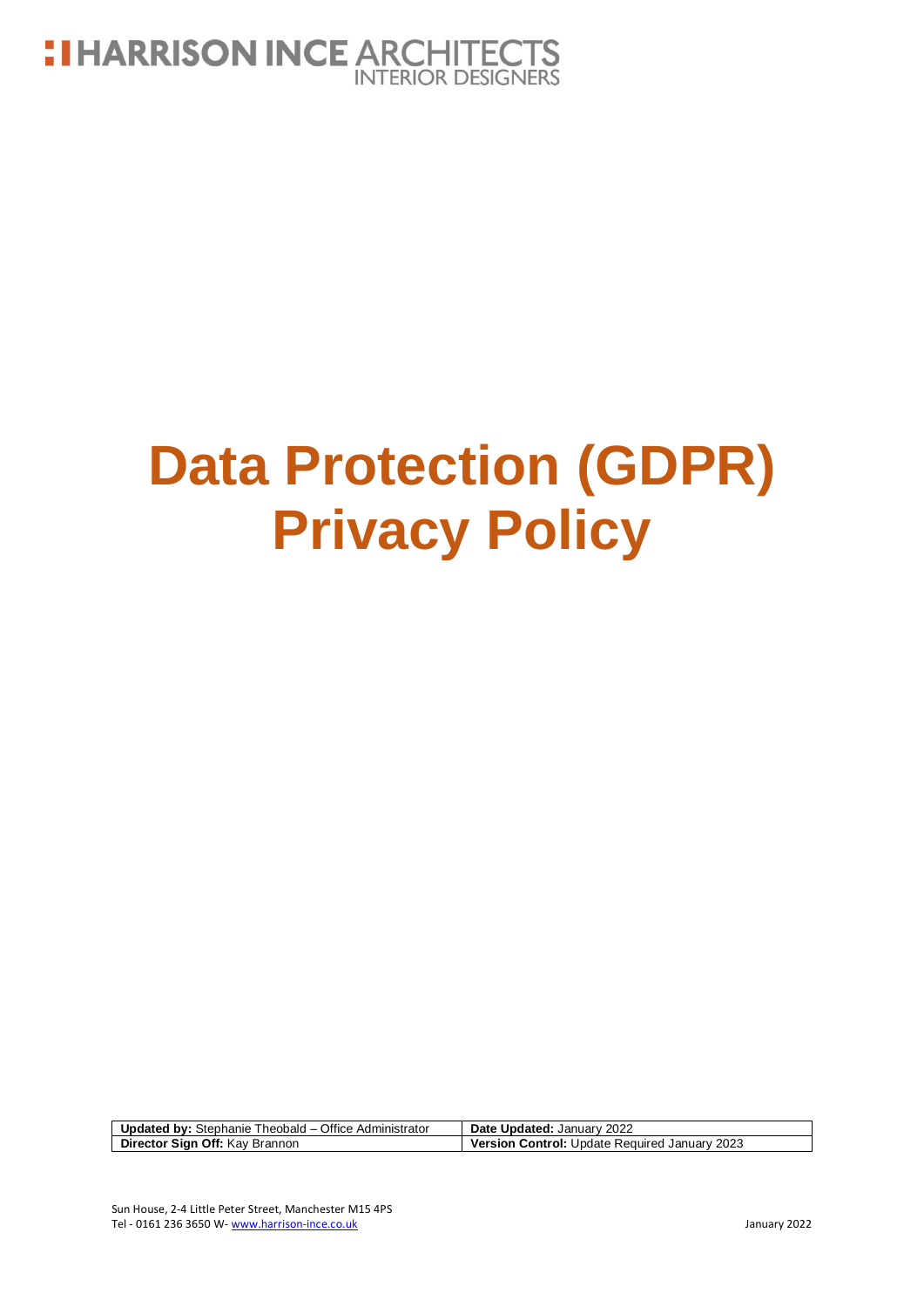# **: I HARRISON INCE ARCHITEC INTERIOR DESIGNERS**

## **What is the purpose of this document?**

Harrison Ince Ltd is committed to protecting the privacy and security of your personal information.

This privacy notice describes how we collect and use personal information about you during and after your working relationship with us, in accordance with the General Data Protection Regulation (GDPR).

It applies to all employees, workers, contractors and clients. Harrison Ince Ltd is a "data controller", this means that we are responsible for deciding how we hold and use personal information about you. We are required under the Data Protection Legislation to notify you of the information contained in this privacy notice.

This notice applies to current and former employees, workers, contractors and clients of Harrison Ince Ltd. This notice does not form part of any contract of employment or other contract to provide services. We may update this notice at any time.

It is important that you read this notice, together with any other privacy notice we may provide on specific occasions when we are collecting or processing personal information about you, so that you are aware of how and why we are using such information.

## **Data protection principles:**

We will comply with data protection law. This says that the personal information we hold about you must be:

- used lawfully, fairly and in a transparent way
- collected only for valid purposes that we have clearly explained to you and not used in any way that is incompatible with those purposes
- relevant to the purposes we have told you about and limited only to those purposes
- accurate and kept up to date
- kept only as long as necessary for the purposes we have told you about
- kept securely

## **The kind of information we hold about you:**

Personal data, or personal information, means any information about an individual from which that person can be identified. It does not include data where the identity has been removed (anonymous data)

There are "special categories" of more sensitive personal data which require a higher level of protection. We will collect, store, and use the following categories of personal information about you:

- personal contact details such as full name, title, addresses, telephone numbers, and personal email addresses
- date of birth
- gender
- marital status and dependants
- next of kin and emergency contact information
- national Insurance number
- bank account details, payroll records and tax status information
- salary, annual leave, pension and benefits information
- start date.
- location of employment or workplace.
- copy of driving licence
- copy of passport

Sun House, 2-4 Little Peter Street, Manchester M15 4PS Tel - 0161 236 3650 W- [www.harrison-ince.co.uk](http://www.harrison-ince.co.uk/) January 2022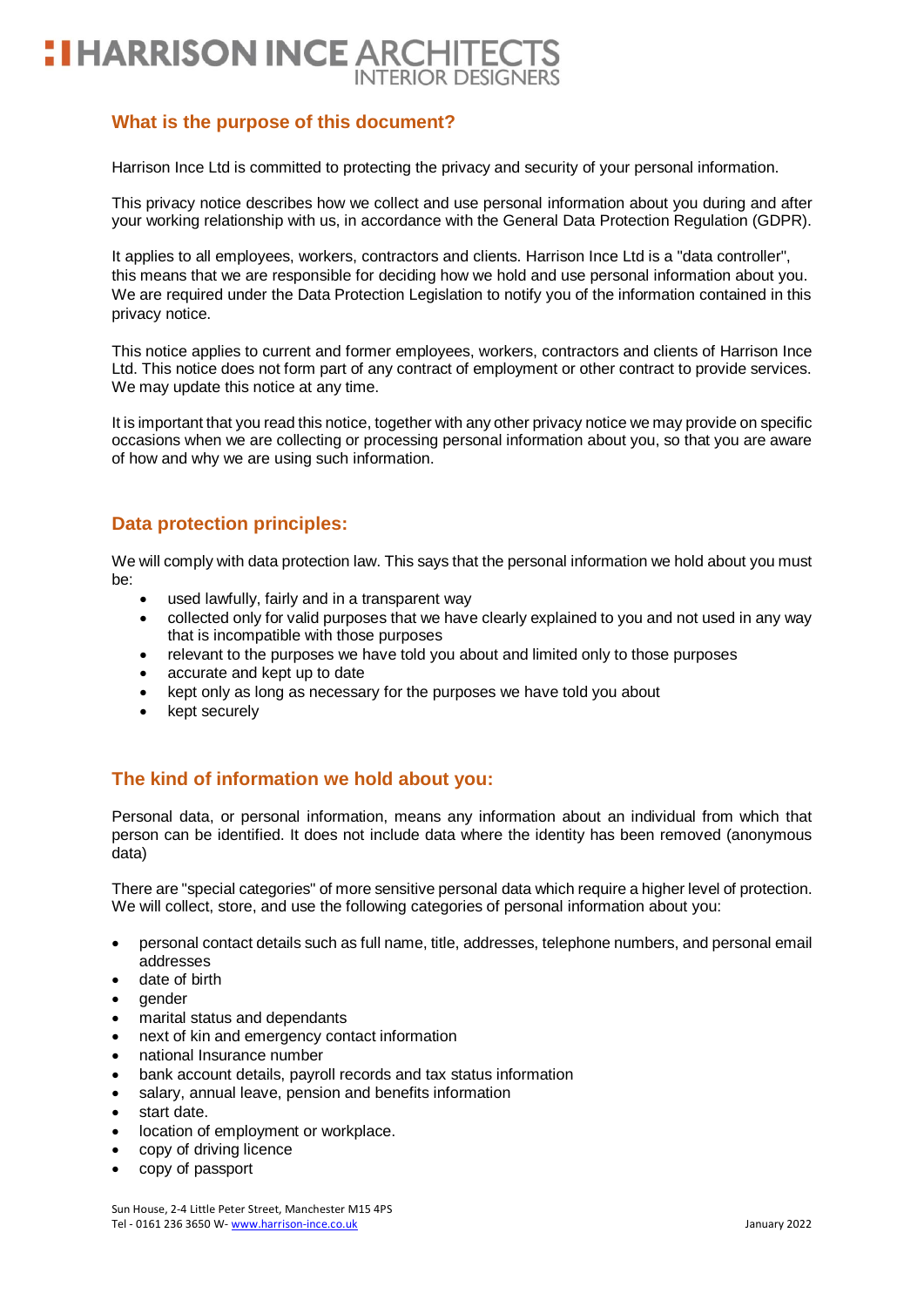# **HARRISON INCE ARCHITEC INTERIOR DESIGNERS**

- recruitment information (including copies of right to work documentation, references and other information included in a CV or cover letter or as part of the application process)
- employment records (including job titles, work history, working hours, training records and professional memberships)
- compensation history
- performance information
- disciplinary and grievance information
- information about your use of our information and communications systems
- photographs.

We may also collect, store and use the following "special categories" of more sensitive personal information:

- information about your race or ethnicity, religious beliefs, sexual orientation and political opinions
- trade union membership
- information about your health, including any medical condition, health and sickness records
- information about criminal convictions and offences

### **How is your personal information collected?**

We collect personal information about employees, workers, contactors and clients through the application and recruitment process, either directly from candidates or sometimes from an employment agency. We may sometimes collect additional information from third parties including former employers and credit reference agencies. We also capture certain data form our "contact us" page on our website.

We will collect additional personal information in the course of job-related activities throughout the period of you working for us.

### **How we will use information about you**

We will only use your personal information when the law allows us to. Most commonly, we will use your personal information in the following circumstances:

- where we need to perform the contract, we have entered into with you
- where we need to comply with a legal obligation
- where it is necessary for our legitimate interests (or those of a third party) and your interests and fundamental rights do not override those interests

We may also use your personal information in the following situations, which are likely to be rare:

- where we need to protect your interests (or someone else's interests)
- where it is needed in the public interest (or for official purposes)

## **Situations in which we will use your personal information:**

We need all the categories of information in the list above, primarily to allow us to perform our contract with you and to enable us to comply with legal obligations under the relevant employment laws.

In some cases, we may use your personal information to pursue legitimate interests of our own or those of third parties, provided your interests and fundamental rights do not override those interests. The situations in which we will process your personal information are listed below.

- making a decision about your recruitment or appointment
- determining the terms on which you work for us
- checking you are legally entitled to work in the UK
- paying you and, if you are an employee, deducting tax and National Insurance contributions
- providing benefits to you
- liaising with your pension provider on your behalf

Sun House, 2-4 Little Peter Street, Manchester M15 4PS Tel - 0161 236 3650 W- [www.harrison-ince.co.uk](http://www.harrison-ince.co.uk/) January 2022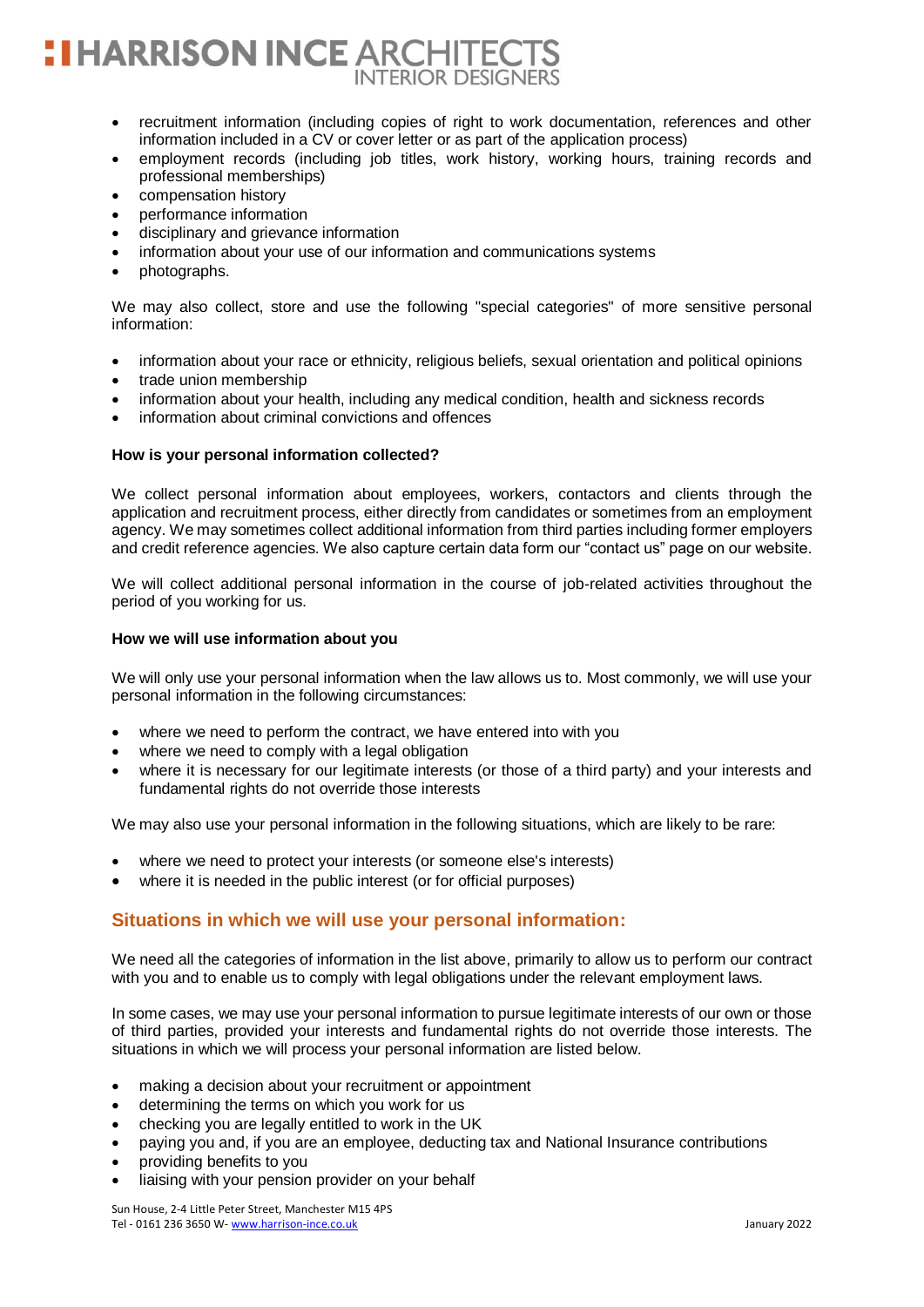# **I HARRISON INCE ARCHITED INTERIOR DESIGNERS**

- administering the contract, we have entered into with you
- to conduct business with you and provide a service
- business management and planning, including accounting and auditing
- conduction and managing performance reviews and determining performance requirements
- making decisions about salary reviews and increases
- assessing qualifications for a particular job or task, including decisions about promotions
- gathering evidence for possible grievance or disciplinary hearings
- making decisions about your continued employment or engagement
- making arrangements for the termination of our working relationship
- education, training and development requirements
- dealing with legal disputes involving you, or other employees, workers and contractors, including accidents at work
- ascertaining your fitness to work
- managing sickness absence
- complying with health and safety obligations
- to prevent fraud
- to monitor your use of our information and communication systems to ensure compliance with our IT policies
- to ensure network and information security, including preventing unauthorised access to our computer and electronic communications systems and preventing malicious software distribution
- to conduct data analytics studies to review and better understand employee retention and attrition rates
- equal opportunities monitoring

Some of the above grounds for processing will overlap and there may be several grounds which justify our use of your personal information.

## **If you fail to provide personal information**

If you fail to provide certain information when requested, we may not be able to perform the contract we have entered into with you (such as paying you or providing a benefit), or we may be prevented from complying with our legal obligations (such as to ensure the health and safety of our workers).

### **Change of purpose**

We will only use your personal information for the purposes for which we collected it, unless we reasonably consider that we need to use it for another reason and that reason is compatible with the original purpose. If we need to use your personal information for an unrelated purpose, we will notify you and we will explain the legal basis which allows us to do so.

Please note that we may process your personal information without your knowledge or consent, in compliance with the above rules, where this is required or permitted by law.

## **How we use particularly sensitive personal information:**

Special categories" of particularly sensitive personal information require higher levels of protection. We need to have further justification for collecting, storing and using this type of personal information. We may process special categories of personal information in the following circumstances:

- in limited circumstances, with your explicit written consent
- where we need to carry out our legal obligations or exercise rights in relation to your employment with us.
- where it is needed in the public interest, such as for equal opportunities monitoring, or in relation to our occupational pension scheme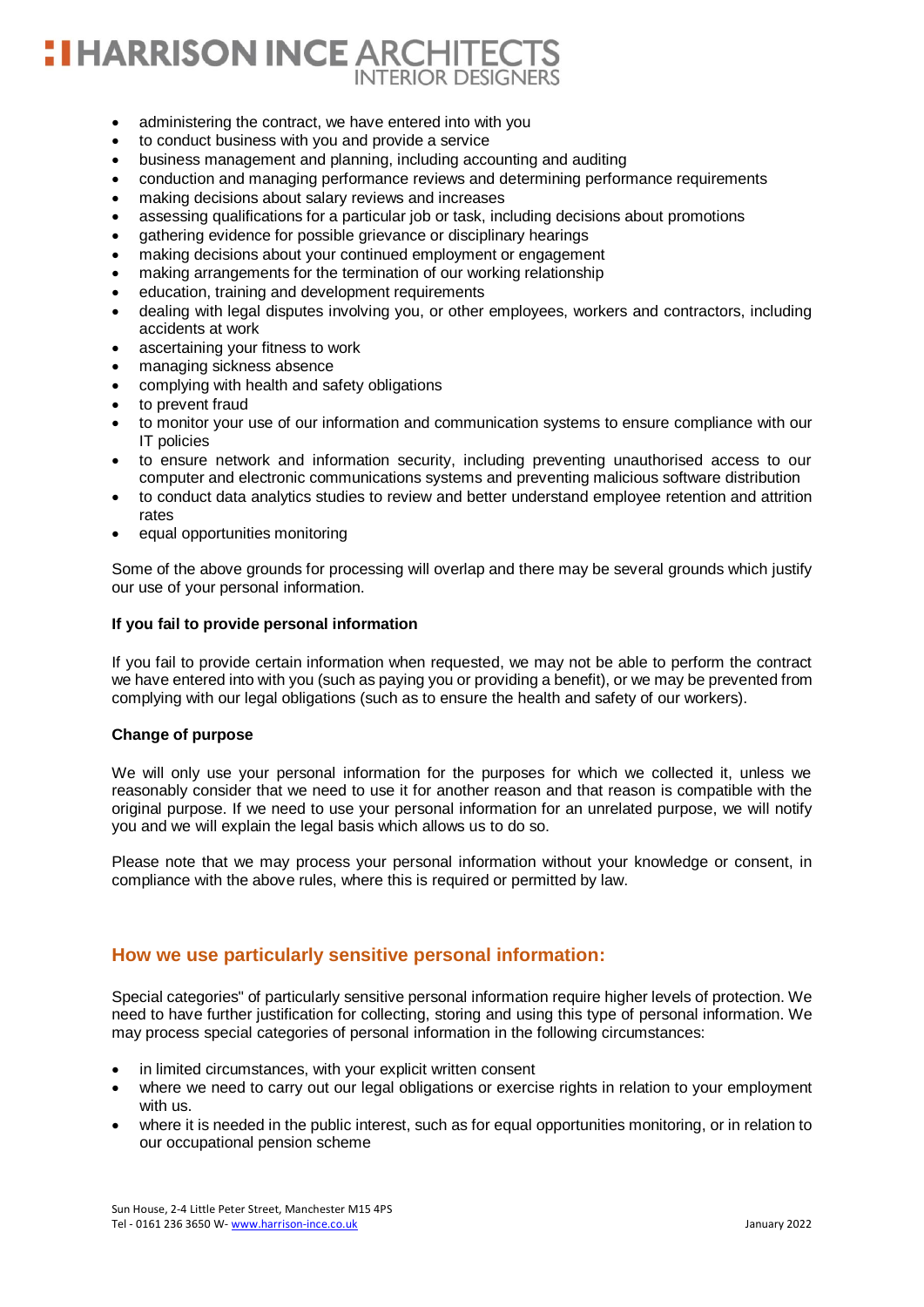# **HARRISON INCE ARCHITEC INTERIOR DESIGNERS**

Less commonly, we may process this type of information where it is needed in relation to legal claims or where it is needed to protect your interests (or someone else's interests) and you are not capable of giving your consent, or where you have already made the information public. We may also process such information about members or former members in the course of legitimate business activities with the appropriate safeguards.

## **Our obligations as an employer:**

We will use your particularly sensitive personal information in the following ways:

- we will use information relating to leaves of absence, which may include sickness absence or family related leaves, to comply with employment and other laws
- we will use information about your physical or mental health, or disability status, to ensure your health and safety in the workplace and to assess your fitness to work, to provide appropriate workplace adjustments and to monitor and manage sickness absence and to administer benefits
- we will use information about your race or national or ethnic origin, religious, philosophical or moral beliefs, or your sexual life or sexual orientation, to ensure meaningful equal opportunity monitoring and reporting
- we will use trade union membership information to pay trade union premiums, register the status of a protected employee and to comply with employment law obligations

## **Do we need your consent?**

We do not need your consent if we use special categories of your personal information in accordance with our written policy to carry out our legal obligations or exercise specific rights in the field of employment law.

In limited circumstances, we may approach you for your written consent to allow us to process certain particularly sensitive data. If we do so, we will provide you with full details of the information that we would like and the reason we need it, so that you can carefully consider whether you wish to consent.

You should be aware that it is not a condition of your contract with us that you agree to any request for consent from us.

## **Information about criminal convictions:**

We may only use information relating to criminal convictions where the law allows us to do so. This will usually be where such processing is necessary to carry out our obligations and provided, we do so in line with our data protection policy.

Less commonly, we may use information relating to criminal convictions where it is necessary in relation to legal claims, where it is necessary to protect your interests (or someone else's interests) and you are not capable of giving your consent, or where you have already made the information public.

We may also process such information about members or former members in the course of legitimate business activities with the appropriate safeguards. We envisage that we will hold information about criminal convictions.

We will only collect information about criminal convictions if it is appropriate given the nature of the role and where we are legally able to do so. Where appropriate, we will collect information about criminal convictions as part of the recruitment process or we may be notified of such information directly by you in the course of you working for us. We will use information about criminal convictions and offences in the following ways:

During the recruitment process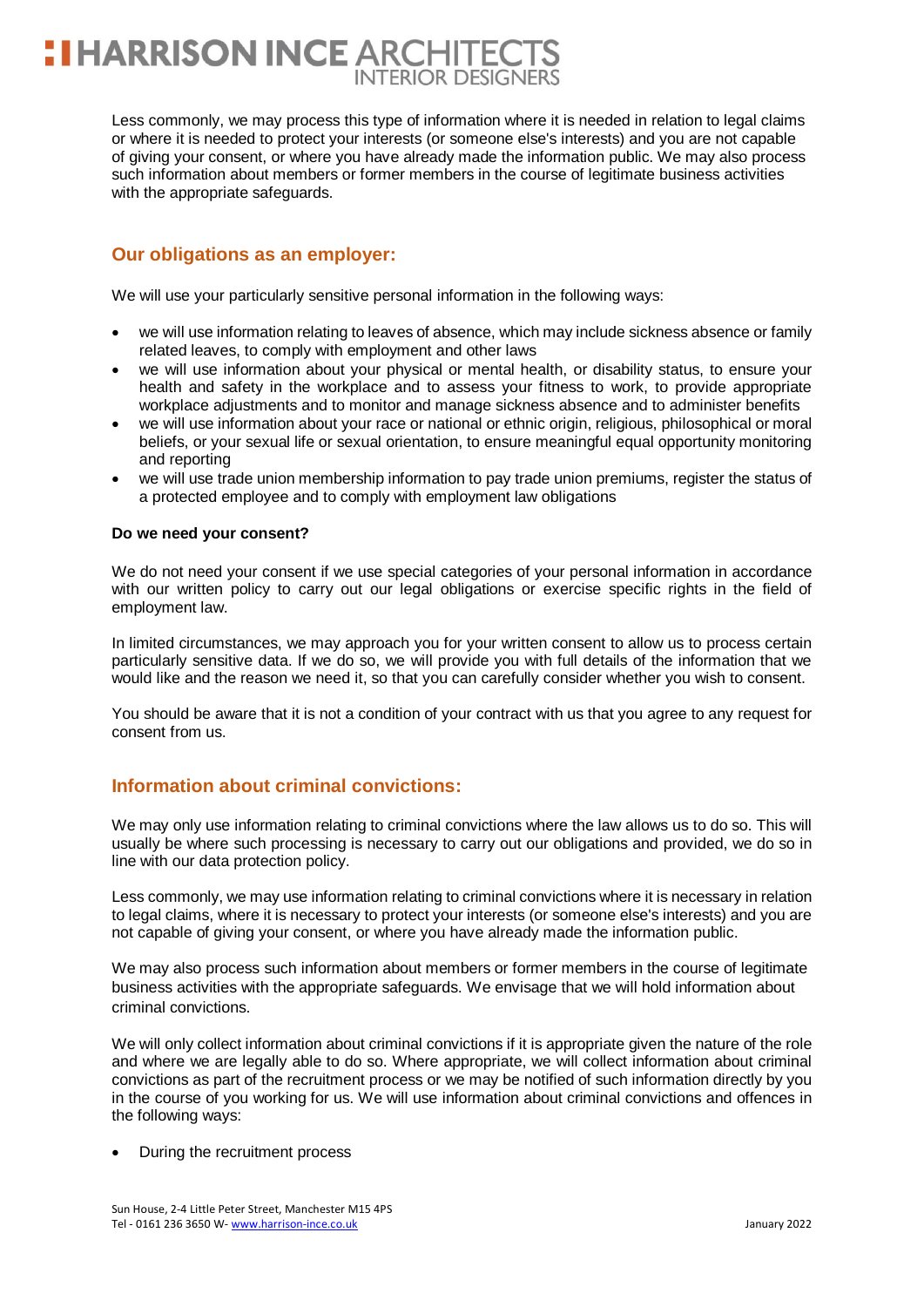# **I HARRISON INCE ARCHITEC INTERIOR DESIGN**

We are allowed to use your personal information in this way to carry out our obligations .We have in place an appropriate policy and safeguards which we are required by law to maintain when processing such data.

## **Automated decision-making:**

Automated decision-making takes place when an electronic system uses personal information to make a decision without human intervention. We are allowed to use automated decision-making in the following circumstances:

- where we have notified you of the decision and given you 21 days to request a reconsideration
- where it is necessary to perform the contract with you and appropriate measures are in place to safeguard your rights
- in limited circumstances, with your explicit written consent and where appropriate measures are in place to safeguard your rights

If we make an automated decision on the basis of any particularly sensitive personal information, we must have either your explicit written consent or it must be justified in the public interest, and we must also put in place appropriate measures to safeguard your rights.

You will not be subject to decisions that will have a significant impact on you based solely on automated decision-making, unless we have a lawful basis for doing so and we have notified you.

We do not envisage that any decisions will be taken about you using automated means, however we will notify you in writing if this position changes.

## **Data sharing:**

We may have to share your data with third parties, including third-party service providers and other entities in the group.

We require third parties to respect the security of your data and to treat it in accordance with the law.

We may transfer your personal information outside the EU. If we do, you can expect a similar degree of protection in respect of your personal information.

## **Why might you share my personal information with third parties?**

We will share your personal information with third parties where required by law, where it is necessary to administer the working relationship with you or where we have another legitimate interest in doing so.

## **Which third-party service providers process my personal information?**

"Third parties" includes third-party service providers (including contractors and designated agents) and other entities within our group. The following activities are carried out by third-party service providers: payroll, pension administration, benefits provision and administration, IT services.

## **How secure is my information with third-party service providers and other entities in our group?**

All our third-party service providers and other entities in the group are required to take appropriate security measures to protect your personal information in line with our policies. We do not allow our third-party service providers to use your personal data for their own purposes. We only permit them to process your personal data for specified purposes and in accordance with our instructions.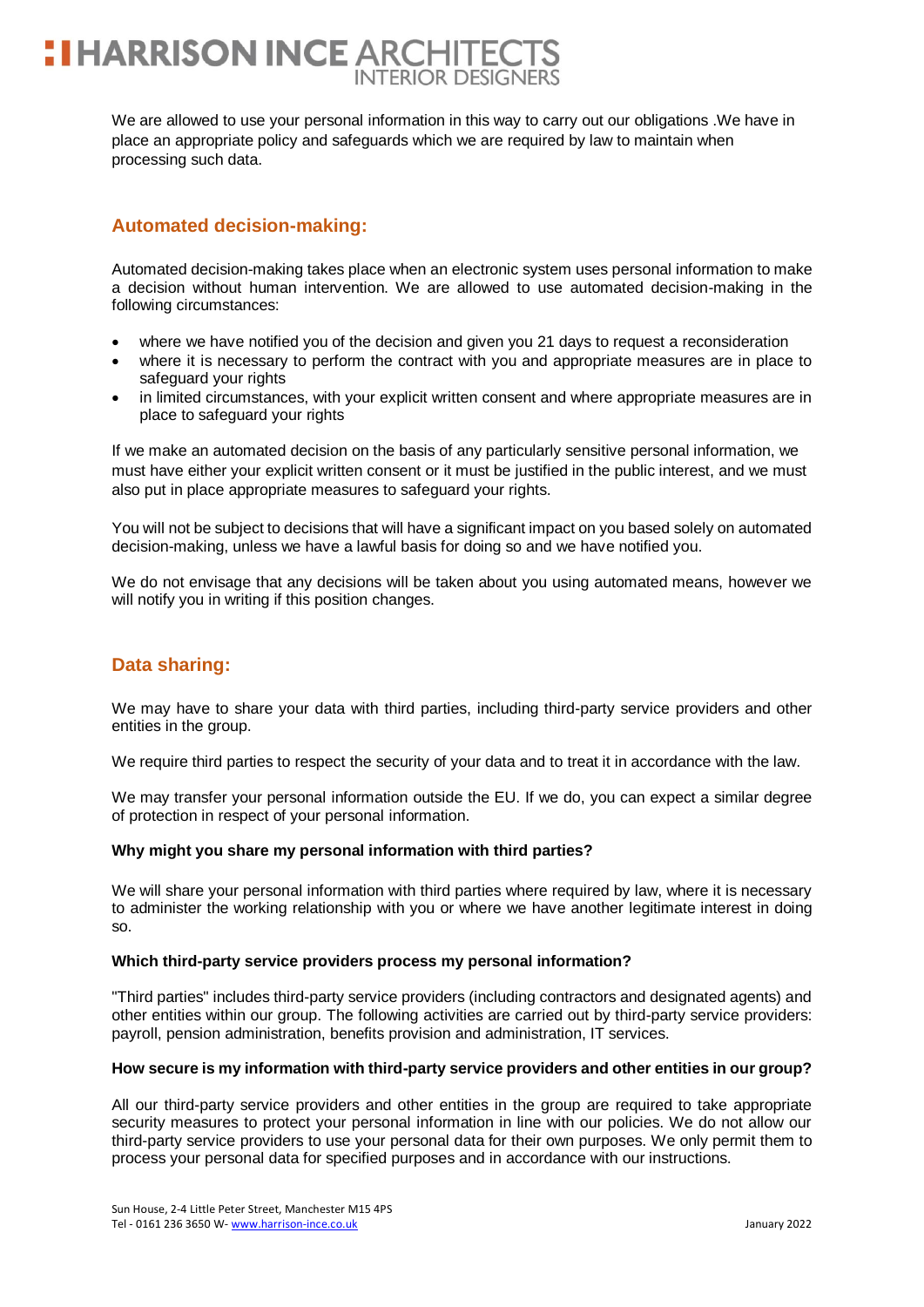

#### **When might you share my personal information with other entities in the group?**

We will share your personal information with other entities in our group as part of our regular reporting activities on company performance, in the context of a business reorganisation or group restructuring exercise, for system maintenance support and hosting of data.

#### **What about other third parties?**

We may share your personal information with other third parties, for example in the context of the possible sale or restructuring of the business. We may also need to share your personal information with a regulator or to otherwise comply with the law.

## **Data security:**

Third parties will only process your personal information on our instructions and where they have agreed to treat the information confidentially and to keep it secure.

We have put in place appropriate security measures to prevent your personal information from being accidentally lost, used or accessed in an unauthorised way, altered or disclosed. In addition, we limit access to your personal information to those employees, agents, contractors and other third parties who have a business need to know.

They will only process your personal information on our instructions and they are subject to a duty of confidentiality. Details of these measures may be obtained from the data protection officer.

We have put in place procedures to deal with any suspected data security breach and will notify you and any applicable regulator of a suspected breach where we are legally required to do so.

## **Data retention:**

### **How long will you use my information for?**

We will only retain your personal information for as long as necessary to fulfil the purposes we collected it for, including for the purposes of satisfying any legal, accounting, or reporting requirements.

Details of retention periods for different aspects of your personal information are available in our retention policy which is available from the data protection officer. To determine the appropriate retention period for personal data, we consider the amount, nature, and sensitivity of the personal data, the potential risk of harm from unauthorised use or disclosure of your personal data, the purposes for which we process your personal data and whether we can achieve those purposes through other means, and the applicable legal requirements.

In some circumstances we may anonymise your personal information so that it can no longer be associated with you, in which case we may use such information without further notice to you. Once you are no longer an employee, worker, contractor or client of the company we will retain and securely destroy your personal information in accordance with our data retention policy.

## **Rights of access, correction, erasure, and restriction:**

### **Your duty to inform us of changes**

It is important that the personal information we hold about you is accurate and current. Please keep us informed if your personal information changes during your working relationship with us.